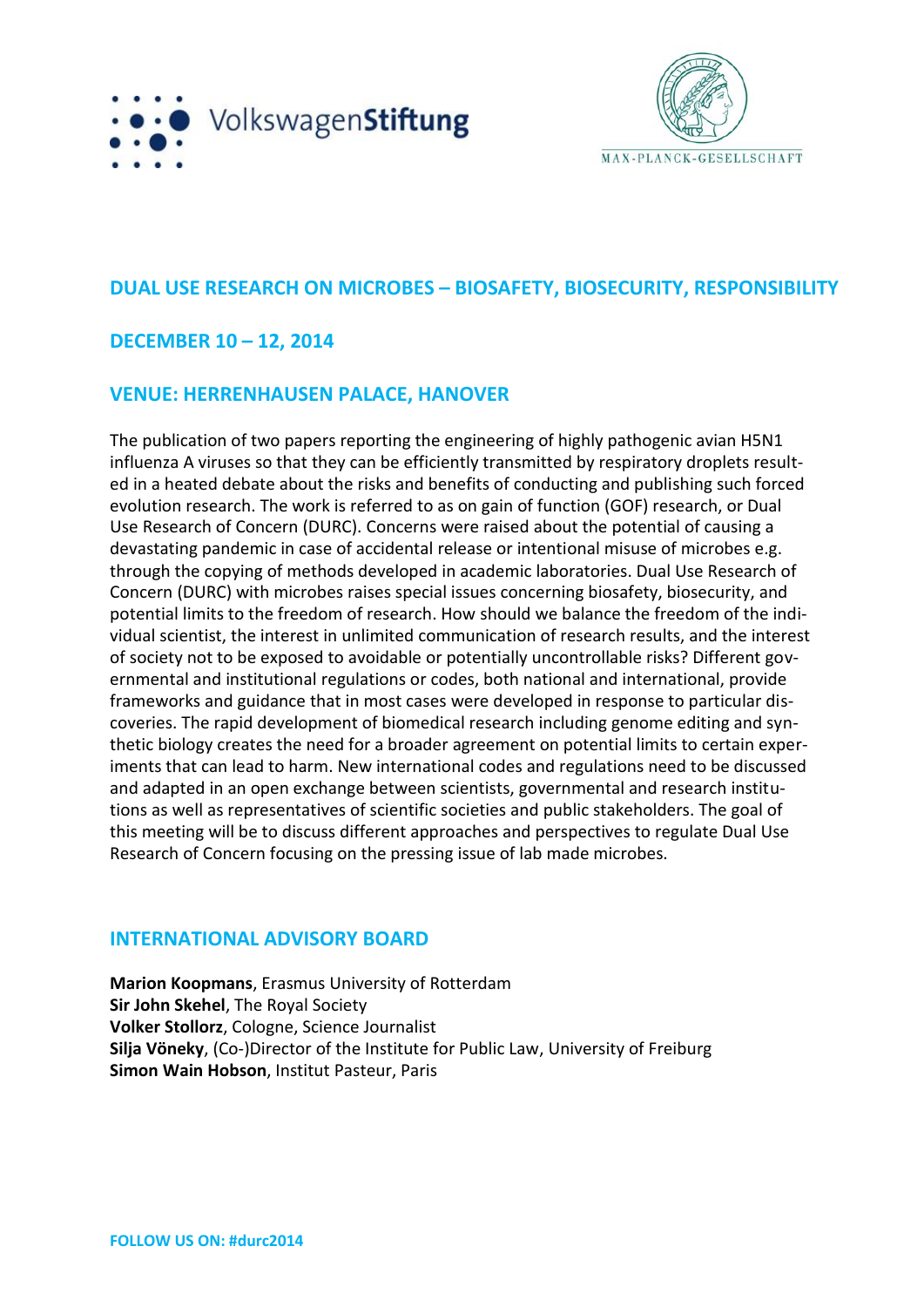



### **PROGRAM**

### **WEDNESDAY, DECEMBER 10, 2014**

| 12.00 | <b>REGISTRATION, LUNCH</b>                                                                                                         |
|-------|------------------------------------------------------------------------------------------------------------------------------------|
| 13.00 | <b>WELCOME ADDRESS</b>                                                                                                             |
|       | <b>Wilhelm Krull</b><br>Secretary General, Volkswagen Foundation                                                                   |
|       | <b>Ulrich Sieber</b><br>Max Planck Institute, Freiburg                                                                             |
| 13.20 | GAIN OF PATHOGENICITY / TRANSMISSIBILITY RESEARCH                                                                                  |
|       | Chair: Wilhelm Krull, Volkswagen Foundation                                                                                        |
|       | Harvey Fineberg, Institute of Medicine, Washington<br>DECISIONS ABOUT GAIN-OF-FUNCTION RESEARCH: WHO BEARS THE BURDEN<br>OF PROOF? |
|       | Ron Fouchier, Erasmus University, Rotterdam<br>VIRUS TRANSMISSION STUDIES ON RESPIRATORY PATHOGENS                                 |
|       | Peter Palese, Icahn School of Medicine at Mount Sinai, New York<br><b>INFLUENZA VIRUSES - FACTS, NOT FEAR</b>                      |
|       | Yoshihiro Kawaoka, University of Wisconsin                                                                                         |
|       | <b>DISCUSSION</b>                                                                                                                  |
| 16.00 | <b>COFFEE</b>                                                                                                                      |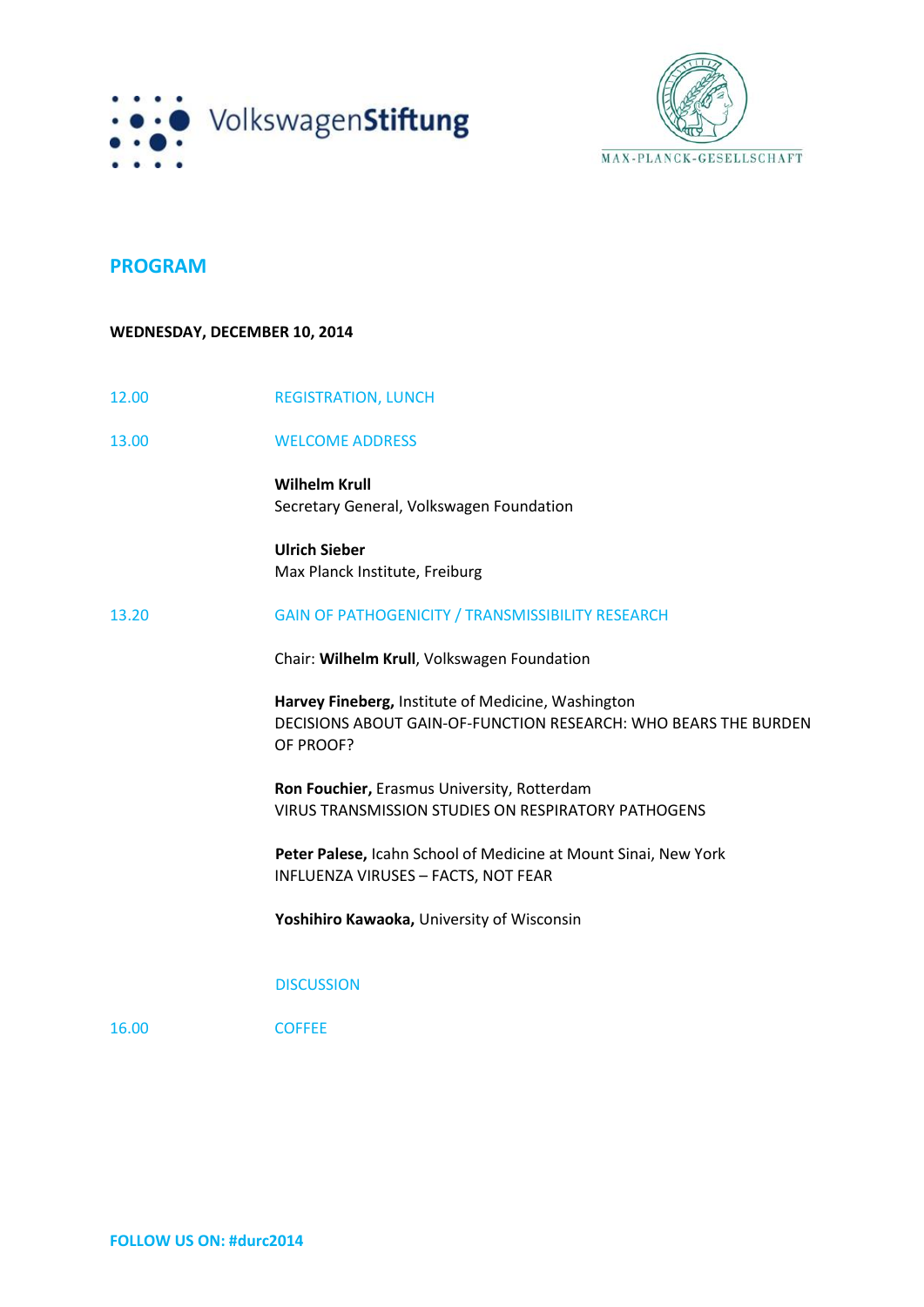



#### 16.30 Chair: **Marion Koopmans**, Erasmus University of Rotterdam

**Simon Wain Hobson,** Institut Pasteur, Paris PROBLEMS WITH AVIAN INFLUENZA GOF VIROLOGY

**Adel Mahmoud,** Princeton University VACCINES: HOW PROTECTION IS ELICITED?

**Marc Lipsitch,** Harvard University, Boston RISKS AND BENEFITS OF POTENTIAL PANDEMIC PATHOGEN CREATION: HOW SHOULD WE EVALUATE THEM, AND WHAT ALTERNATIVES EXIST?

#### **DISCUSSION**

19.00 DRINKS

DINNER AT THE PALACE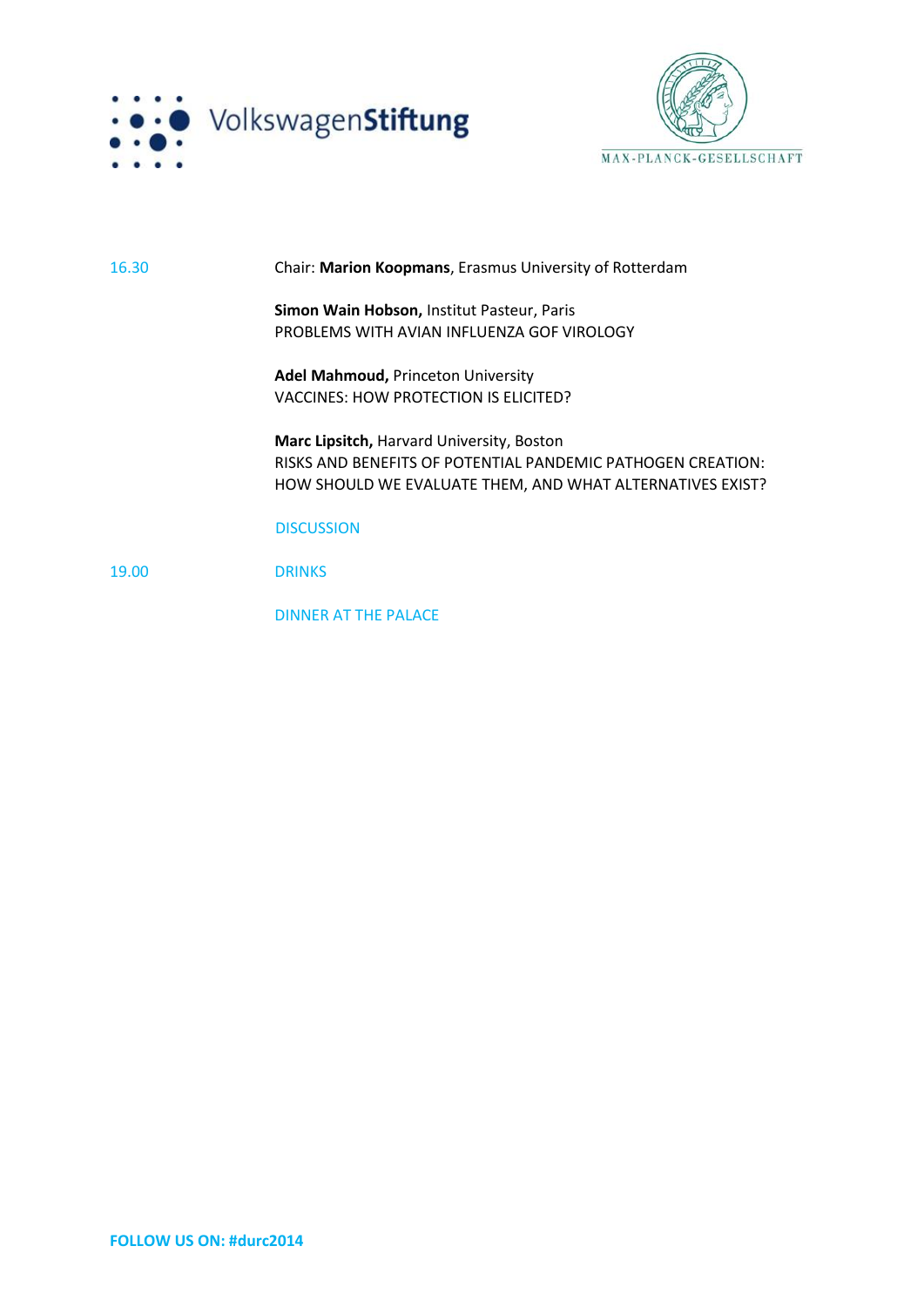



### **THURSDAY, DECEMBER 11, 2014**

| 09.00 | <b>BIOSAFETY, BIOSECURITY, RISK COMMUNICATION</b>                                                                                                           |
|-------|-------------------------------------------------------------------------------------------------------------------------------------------------------------|
|       | Chair: Lars Schaade, Vice President, Robert Koch Institute, Berlin                                                                                          |
|       | Paul J Huntly, Managing Director & CEO, Riskren, Singapore<br>BIORISK MANAGEMENT - STANDARDS, RISKS AND OVERSIGHT                                           |
|       | Peter Clevestig, SIPRI, Stockholm<br>EFFECTIVE BIORISK MANAGEMENT FOR GAIN-OF-FUNCTION EXPERIMENTS                                                          |
|       | Raymond Zilinskas, Monterey Institute of International Studies<br>GAIN OF FUNCTION AND THE BIOLOGICAL AND TOXIN WEAPONS<br><b>CONVENTION</b>                |
|       | <b>DISCUSSION</b>                                                                                                                                           |
| 10.45 | <b>COFFEE</b>                                                                                                                                               |
| 11.30 | PUBLICATION, REGULATION, COMMUNICATION                                                                                                                      |
|       | Chair: Bernhard Fleckenstein, University of Erlangen                                                                                                        |
|       | Cornelius Schmaltz, European Commission,<br>Directorate General for Research and Innovation<br>PROVISIONS FOR RESEARCH IN THE EU EXPORT CONTROL LEGISLATION |
|       | Veronique Kiermer, Nature<br><b>CONSIDERING PUBLICATION OF DUAL USE RESEARCH OF CONCERN</b>                                                                 |
|       | <b>DISCUSSION</b>                                                                                                                                           |
| 13.00 | <b>LUNCH</b>                                                                                                                                                |
|       |                                                                                                                                                             |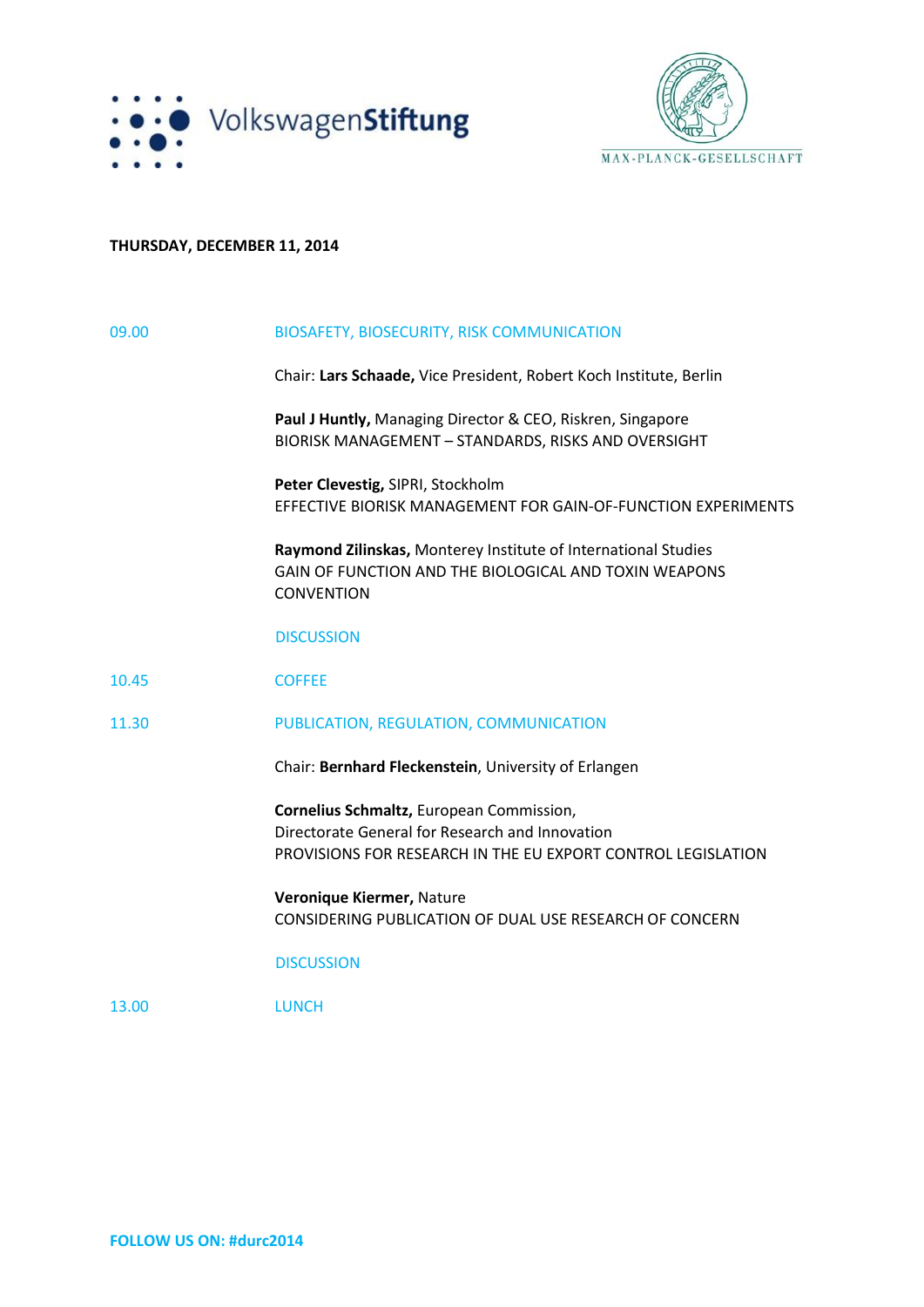



| 14.30 | HARD LAW, SOFT LAW, INSTITUTIONAL RESPONSIBILITY                                                                                              |
|-------|-----------------------------------------------------------------------------------------------------------------------------------------------|
|       | Chair: David Relman, Stanford School of Medicine                                                                                              |
|       | Rüdiger Wolfrum, Heidelberg<br>WHY NOT ALL RESEARCH IS FREE - CONSTITUTIONAL LIMITS OF SCIENCE                                                |
|       | <b>Ulrich Sieber, MPI Freiburg</b><br>SELF-REGULATION FOR DUAL USE OF RESEARCH CONCERN                                                        |
| 16.00 | <b>COFFEE</b>                                                                                                                                 |
| 16.30 | Silja Vöneky, (Co-)Director of the Institute for Public Law,<br>University of Freiburg<br>BIOSECURITY - FREEDOM AND REPONSIBILITY OF RESEARCH |
|       | André Knottnerus, Scientific Council for Government Policy, The Hague                                                                         |
|       | <b>DISCUSSION</b>                                                                                                                             |
| 19.30 | DINNER AT MEYER'S LEBENSLUST                                                                                                                  |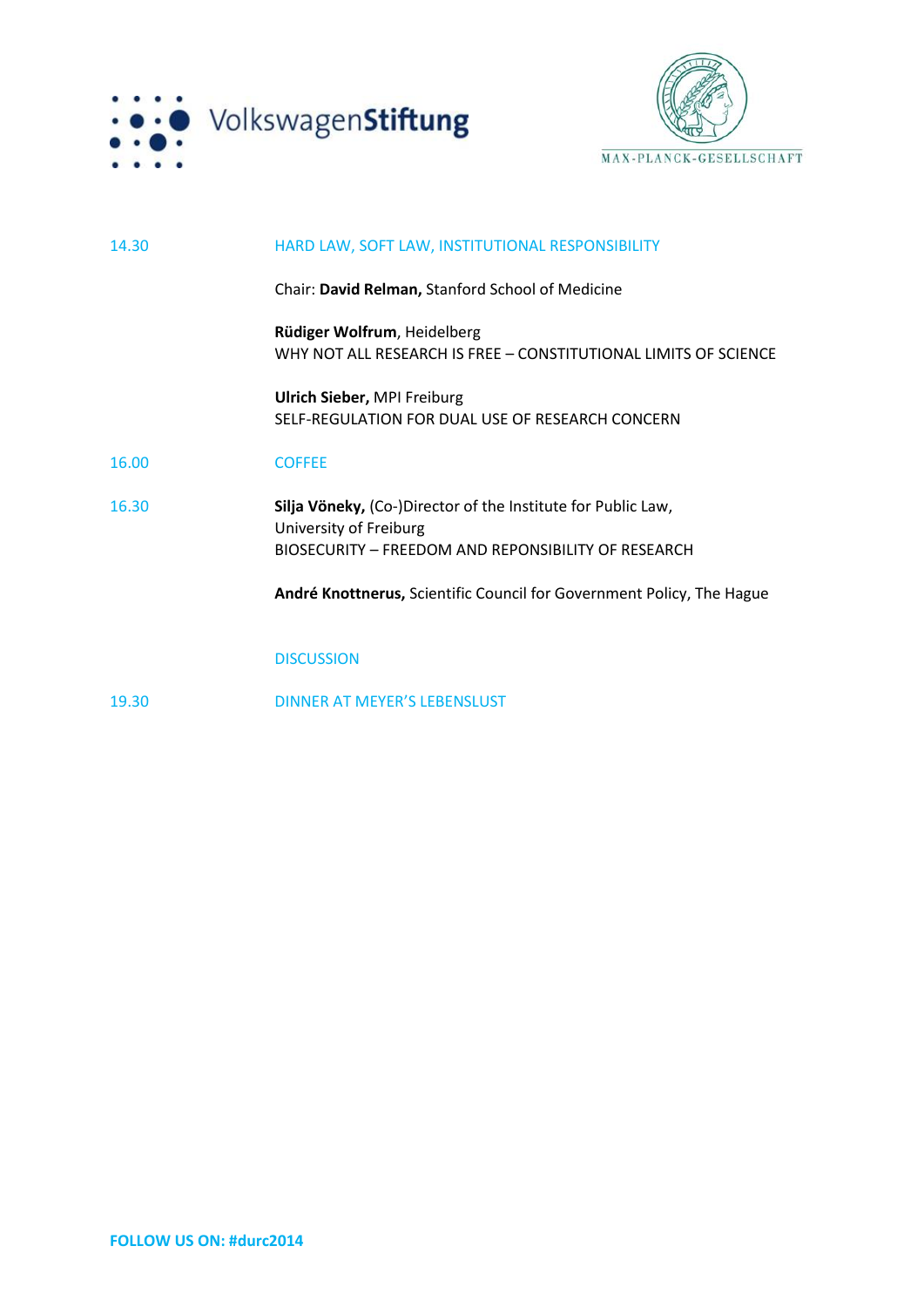



### **FRIDAY, DECEMBER 12, 2014**

| 09.00 | PERPECTIVES FROM BEYOND                                                                                                                                                                   |
|-------|-------------------------------------------------------------------------------------------------------------------------------------------------------------------------------------------|
|       | Chair: Harvey Fineberg, Institute of Medicine, Washington                                                                                                                                 |
|       | Michael Specter, The New Yorker<br>FINDING THE BALANCE BETWEEN FEAR AND PROGRESS                                                                                                          |
|       | Volker Stollorz, Cologne, Science Journalist e. g. Frankfurter Allgemeine<br>Sonntagszeitung<br>DILEMMAS OF DUAL USE RESEARCH REPORTING: WHAT'S NEW AND WHAT'S<br>IN THE PUBLIC INTEREST? |
|       | David A. Relman, Stanford School of Medicine<br>THE MORAL AND ETHICAL RESPONSIBILITIES OF LIFE SCIENTISTS                                                                                 |
|       | PERSPECTIVE OF JUNIOR SCIENTISTS - BRIEF STATEMENTS                                                                                                                                       |
|       | Benjamin G. Hale, University of Glasgow, Centre for Virus Research                                                                                                                        |
|       | Silke Stertz, University of Zurich, Institute of Medical Virology (IMV)                                                                                                                   |
|       | <b>DISCUSSION</b>                                                                                                                                                                         |
| 11.00 | <b>COFFEE</b>                                                                                                                                                                             |
| 11.30 | <b>WAYS AHEAD</b>                                                                                                                                                                         |
|       | Chair: Wilhelm Krull, Volkswagen Foundation                                                                                                                                               |
|       | OPENING STATEMENT / PANEL DISCUSSION                                                                                                                                                      |
|       | Marc Yarborough, Dean's Professor of Bioethics, University of California<br><b>Davis Medical School</b>                                                                                   |
|       | Peter Palese, Icahn School of Medicine at Mount Sinai, New York                                                                                                                           |
|       | Michael Specter, The New Yorker                                                                                                                                                           |
|       | Silja Vöneky, (Co-)Director of the Institute for Public Law,<br>University of Freiburg                                                                                                    |
|       | Simon Wain Hobson, Institut Pasteur, Paris                                                                                                                                                |